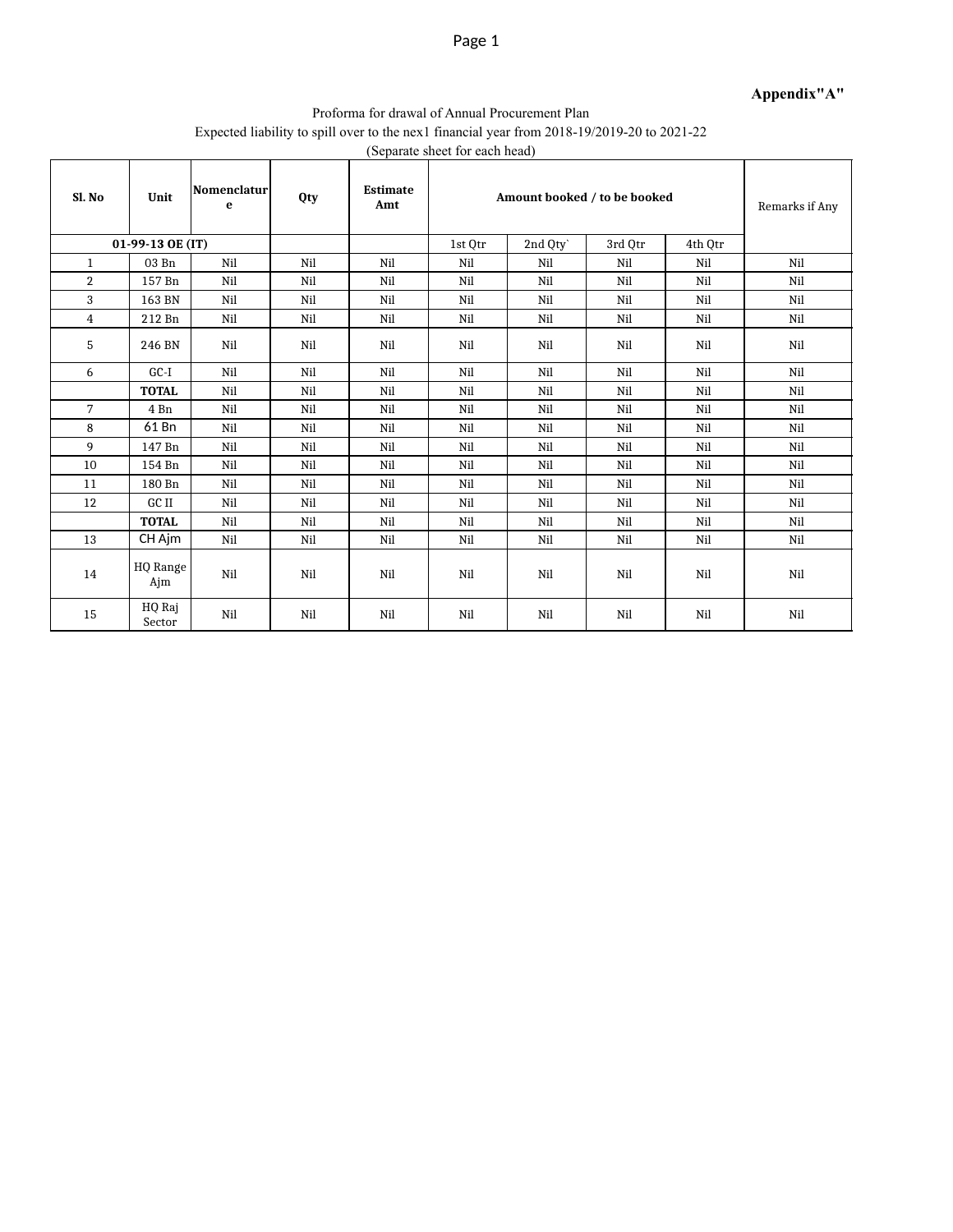## Page 2

|                                                 |                                                                            |            | SEPARATE SHEET FOR 01.99.13 OE (IT) |                |         |                                |         |  |  |  |  |  |
|-------------------------------------------------|----------------------------------------------------------------------------|------------|-------------------------------------|----------------|---------|--------------------------------|---------|--|--|--|--|--|
| Appendix"B"<br><b>PART-B-50% CRITICAL ITEMS</b> |                                                                            |            |                                     |                |         |                                |         |  |  |  |  |  |
| SL <sub>NO</sub>                                | Nomenclature                                                               | Qty        | <b>Estimated</b><br>Amount          |                |         | Amount to be booked (Qtr Wise) |         |  |  |  |  |  |
|                                                 |                                                                            |            |                                     | 1St Qtr        | 2nd Qtr | 3rd Qtr                        | 4th Qtr |  |  |  |  |  |
|                                                 | <b>Under Head001099013 OE</b><br>(IT) 03 BN                                |            |                                     |                |         |                                |         |  |  |  |  |  |
| 1                                               | Antivirus of computer                                                      | 30 Nos     | 30000                               | 7500           | 7500    | 7500                           | 7500    |  |  |  |  |  |
| $\overline{2}$                                  | Purchase of Mouse key<br>board or any other items<br>for various Computers | <b>ARB</b> | 20000                               | 5000           | 5000    | 5000                           | 5000    |  |  |  |  |  |
| 3                                               | <b>External hardisk</b>                                                    | 02 nos     | 22600                               | 5650           | 5650    | 5650                           | 5650    |  |  |  |  |  |
|                                                 | <b>Total</b>                                                               |            | 72600                               | 18150          | 18150   | 18150                          | 18150   |  |  |  |  |  |
|                                                 | Under Head001099013 OE<br>(IT) 157 BN                                      |            |                                     |                |         |                                |         |  |  |  |  |  |
| $\mathbf{1}$                                    | <b>Hard Disk</b>                                                           | 3          | 10000                               | 2500           | 2500    | 2500                           | 2500    |  |  |  |  |  |
| $\overline{2}$                                  | RJ045 & VAT06 Cable                                                        | $\Omega$   | 7750                                | 1938           | 1938    | 1937                           | 1937    |  |  |  |  |  |
| 3                                               | Pen Drive                                                                  | 10 Nos     | 5000                                | 1250           | 1250    | 1250                           | 1250    |  |  |  |  |  |
| $\overline{4}$                                  | <b>Antivirus</b>                                                           | 22 Nos     | 7500                                | 1875           | 1875    | 1875                           | 1875    |  |  |  |  |  |
|                                                 | <b>Total</b>                                                               |            | 30250                               | 7563           | 7563    | 7562                           | 7562    |  |  |  |  |  |
|                                                 | <b>Under Head001099013 OE</b><br>(IT) 163 BN                               |            |                                     |                |         |                                |         |  |  |  |  |  |
|                                                 |                                                                            |            |                                     |                |         |                                |         |  |  |  |  |  |
| $\mathbf{1}$                                    | <b>Purchase of Antivirus for</b><br>Computers                              | ARB        | 38500                               | 9625           | 9625    | 9625                           | 9625    |  |  |  |  |  |
|                                                 | <b>Total</b>                                                               |            | 38500                               | 9625           | 9625    | 9625                           | 9625    |  |  |  |  |  |
|                                                 | <b>Under Head001099013 OE</b><br>(IT) 212 BN                               |            |                                     |                |         |                                |         |  |  |  |  |  |
| $\mathbf{1}$                                    | Hard Disk for Computer                                                     | 25 Nos.    | 10000                               | 2500           | 2500    | 2500                           | 2500    |  |  |  |  |  |
| $\overline{2}$                                  | Anti virus for computers                                                   | 40 Nos.    | 8850                                | 2213           | 2213    | 2212                           | 2212    |  |  |  |  |  |
| 3                                               | Pen Drive                                                                  | 50 Nos.    | 5000                                | 1250           | 1250    | 1250                           | 1250    |  |  |  |  |  |
| 4                                               | <b>Key Board for Computers</b>                                             | 30 Nos.    | 7000                                | 1750           | 1750    | 1750                           | 1750    |  |  |  |  |  |
| 5                                               | <b>Mouse for Computers</b>                                                 | 40 Nos.    | 11500                               | 2875           | 2875    | 2875                           | 2875    |  |  |  |  |  |
|                                                 | <b>Total</b>                                                               |            | 42350                               | 10588          | 10588   | 10587                          | 10587   |  |  |  |  |  |
|                                                 | <b>Under Head001099013 OE</b><br>(IT) 246 BN                               |            |                                     |                |         |                                |         |  |  |  |  |  |
| $\mathbf{1}$                                    | Antivirus of computer                                                      | 20 nos     | 60000                               | $\overline{0}$ | 60000   | $\overline{0}$                 | 0       |  |  |  |  |  |
|                                                 | Purchase of Mouse key<br>board or any other items<br>for various Computers | ARB        | 50000                               | 50000          |         |                                | 0       |  |  |  |  |  |
| 2                                               |                                                                            |            |                                     |                |         |                                |         |  |  |  |  |  |
| 3                                               | Repair of computer                                                         | ARB        | 200000                              | 50000          | 50000   | 50000                          | 50000   |  |  |  |  |  |
|                                                 | <b>Total</b><br><b>Under Head001099013 OE</b>                              |            | 310000                              | 100000         | 110000  | 50000                          | 50000   |  |  |  |  |  |
|                                                 | (IT) GC I Ajmer                                                            |            |                                     |                |         |                                |         |  |  |  |  |  |
| $\mathbf{1}$                                    | Mouse                                                                      | 50         | 10000                               | 2500           | 2500    | 2500                           | 2500    |  |  |  |  |  |
| $\overline{2}$                                  | Kyboard                                                                    | 50         | 10000                               | 2500           | 2500    | 2500                           | 2500    |  |  |  |  |  |
| 3                                               | Anti virus                                                                 | 5          | 10250                               | 2563           | 2563    | 2562                           | 2562    |  |  |  |  |  |
|                                                 | <b>Total</b>                                                               |            | 30250                               | 7563           | 7563    | 7562                           | 7562    |  |  |  |  |  |
|                                                 | 04 Bn                                                                      |            |                                     |                |         |                                |         |  |  |  |  |  |

# **NEW PROCUREMENT PLAN FOR THE FINANCIAL YEAR 2021-22 IN R/O RAJ SECTOR**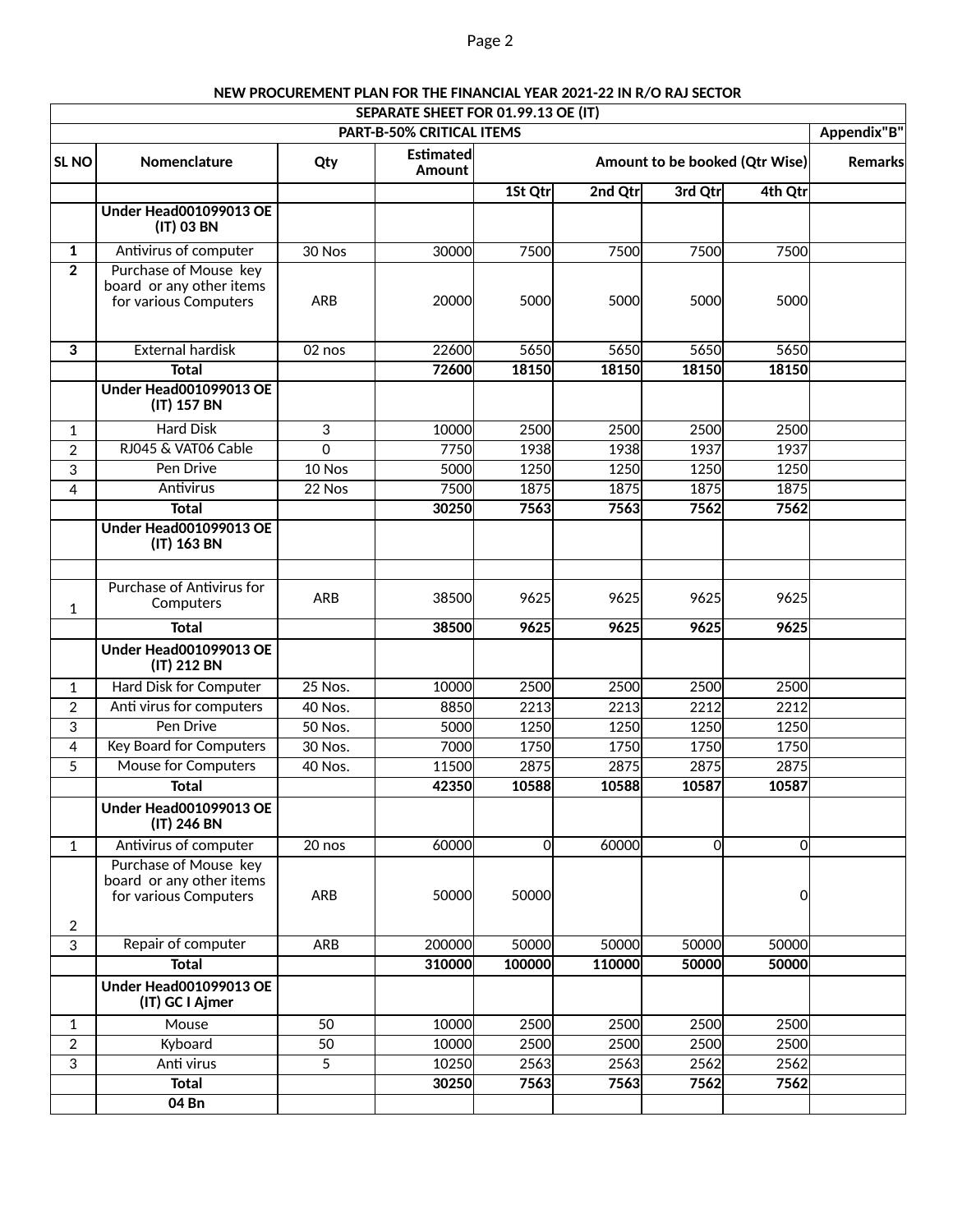| 1              | Repair and maintenance of<br>computers and Other<br>Accessories | <b>ARB</b>   | 30000       | 10000          | 8000           | 7000           | 5000           |  |
|----------------|-----------------------------------------------------------------|--------------|-------------|----------------|----------------|----------------|----------------|--|
| $\overline{2}$ | Antivirus                                                       | ARB          | 5000        | 5000           | $\Omega$       | $\Omega$       | $\Omega$       |  |
|                | <b>TOTAL</b>                                                    |              | 35000       | 15000          | 8000           | 7000           | 5000           |  |
|                | 61 Bn                                                           |              |             |                |                |                |                |  |
| 1              | Anti Virus                                                      | <b>ARB</b>   | 5000        | 3000           | 0              | 0              | 0              |  |
| $\overline{2}$ | Key Board & Mouse                                               | <b>ARB</b>   | 5000        | 0              | 4000           | $\Omega$       | 0              |  |
| $\overline{3}$ | Monitor                                                         | ARB          | 10000       | $\Omega$       | 0              | 8000           | $\overline{0}$ |  |
| 4              | Repair and maintenance of<br>computers                          | <b>ARB</b>   | 15000       | 6000           | 8000           | 2000           | 4000           |  |
|                | <b>TOTAL</b>                                                    |              | 35000       | 9000           | 12000          | 10000          | 4000           |  |
|                | 147 Bn                                                          |              |             |                |                |                |                |  |
| $\mathbf{1}$   | Nil                                                             | 0            | $\mathbf 0$ | $\overline{0}$ | $\overline{0}$ | $\overline{0}$ | Οl             |  |
|                | 154 BN                                                          |              |             |                |                |                |                |  |
| $\mathbf{1}$   | PURCHASE OF EXTERNAL<br><b>ITEMS OF COMPUTER</b>                | ARB          | 22000       | 10000          | 0              | 0              | 12000          |  |
|                | <b>TOTAL</b>                                                    |              | 22000       | 10000          | $\mathbf 0$    | $\mathbf{0}$   | 12000          |  |
|                | <b>180 Bn</b>                                                   |              |             |                |                |                |                |  |
| $\mathbf{1}$   | Hard Disc                                                       | 10 Nos       | 12000       | 6000           | $\Omega$       | 0              | 0              |  |
| $\overline{2}$ | Computer assy                                                   | 03 Set       | 9000        | <sub>0</sub>   | 9000           | $\Omega$       | Οl             |  |
| 3              | Pen Drive                                                       | 10 Nos       | 4000        | $\overline{0}$ | $\Omega$       | 4000           | Οl             |  |
| $\overline{4}$ | <b>Anti Virus</b>                                               | 20 Nos       | 9000        | $\Omega$       | $\Omega$       | $\Omega$       | 9000           |  |
|                |                                                                 | <b>Total</b> | 34000       | 6000           | 9000           | 4000           | 15000          |  |
|                | <b>GC-II AJM</b>                                                |              |             |                |                |                |                |  |
| $\mathbf{1}$   | Anti Virus                                                      | ARB          | 6000        | 6000           |                |                |                |  |
| $\overline{2}$ | Key Board & Mouse                                               | <b>ARB</b>   | 9000        | 9000           |                |                |                |  |
|                | <b>TOTAL</b>                                                    |              | 15000       | 15000          | 0              | $\mathbf{0}$   | Οl             |  |
|                | <b>CH Ajmer</b>                                                 |              |             |                |                |                |                |  |
| $\mathbf{1}$   | Computer Maintenance                                            | <b>ARB</b>   | 25000       | 25000          | 0              | $\overline{0}$ | Οl             |  |
|                | <b>Total</b>                                                    |              | 25000       | 25000          | $\mathbf 0$    | $\mathbf{0}$   | $\mathbf{0}$   |  |
|                | <b>HQ Range Ajmer</b>                                           |              |             |                |                |                |                |  |
| $\mathbf{1}$   | Computer Repair                                                 | ARB          | 50000       | $\overline{0}$ | 0              | $\Omega$       | 50000          |  |
|                | <b>Total</b>                                                    |              | 50000       | 0              | 0              | $\mathbf{0}$   | 50000          |  |
|                | <b>HQ Raj Sector</b>                                            |              |             |                |                |                |                |  |
| $\mathbf{1}$   | Repair and maintenance of<br>Computers                          | Job          | 50000       | 15000          | 15000          | 20000          | 0              |  |
| $\overline{2}$ | Purchase of Computer<br>Accessories                             | ARB          | 50000       | 15000          | 15000          | 20000          | 0              |  |
|                | <b>Total</b>                                                    |              | 100000      | 30000          | 30000          | 40000          | 0              |  |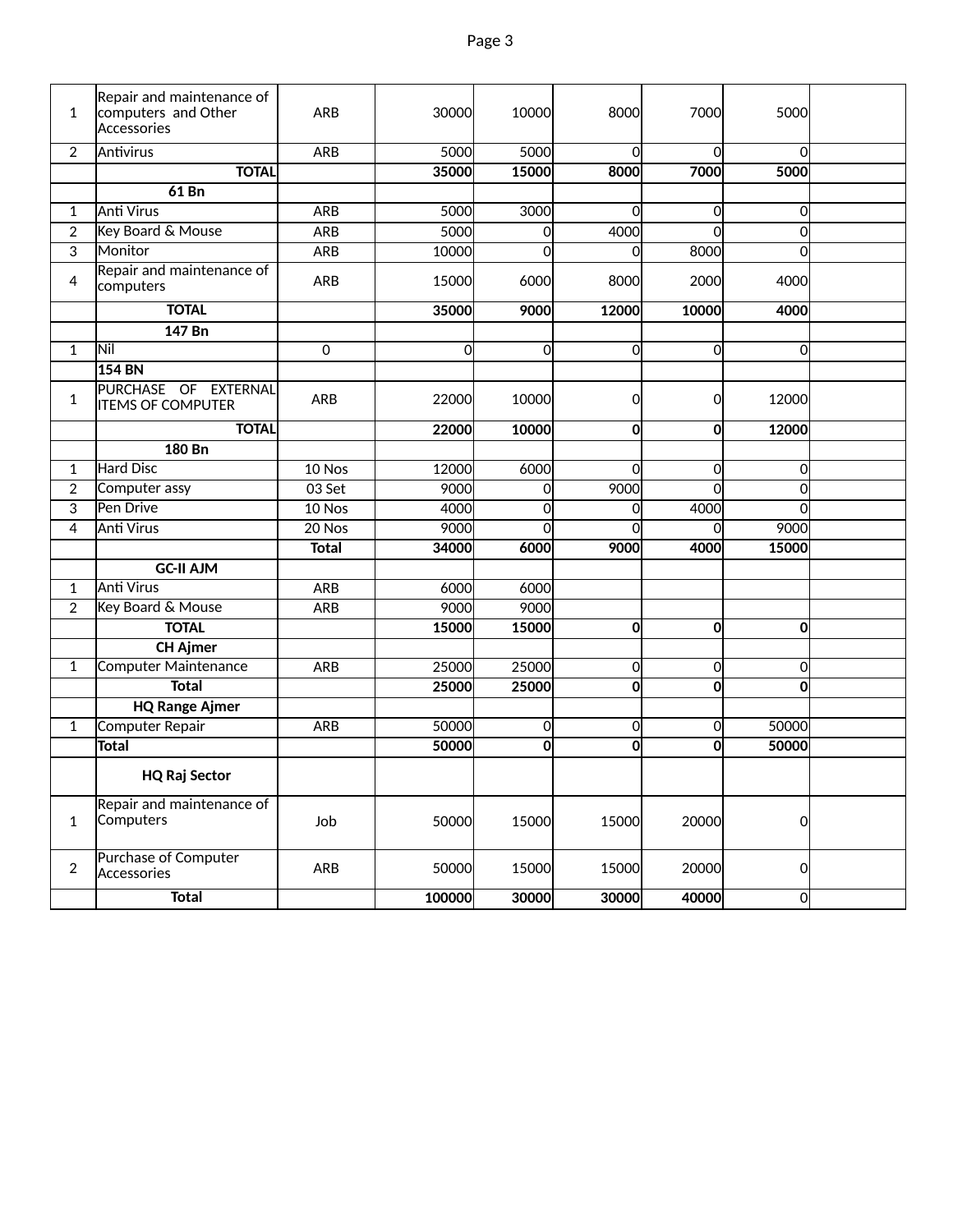## Page 4

|                  | NEW PROCUREMENT PLAN FOR THE FINANCIAL YEAR 2021-22 IN R/O RAJ SECTOR |              |                                          |             |              |                                |                |         |
|------------------|-----------------------------------------------------------------------|--------------|------------------------------------------|-------------|--------------|--------------------------------|----------------|---------|
|                  |                                                                       |              | SEPARATE SHEET FOR 01.99.13 OE (IT)      |             |              |                                |                |         |
|                  |                                                                       |              | PART-B-30% FOR WANTS OR NOT SO ESSENTIAL |             |              |                                |                |         |
| SL <sub>NO</sub> | Nomenclature                                                          | Qty          | Estimated<br>Amount                      |             |              | Amount to be booked (Qtr Wise) |                | Remarks |
|                  | <b>Under Head001099013 OE</b><br>(IT) 03 BN                           |              |                                          |             |              |                                |                |         |
| $\mathbf{1}$     | Purchase of Power Bank                                                | <b>ARB</b>   | 43560                                    | 10890       | 10890        | 10890                          | 10890          |         |
|                  | <b>Total</b>                                                          |              | 43560                                    | 10890       | 10890        | 10890                          | 10890          |         |
|                  | Under Head001099013 OE<br>(IT) 157 BN                                 |              |                                          |             |              |                                |                |         |
| $\mathbf{1}$     | <b>External items of Computer</b>                                     | ARB          | 18150                                    | 4538        | 4538         | 4537                           | 4537           |         |
|                  | <b>Total</b>                                                          |              | 18150                                    | 4538        | 4538         | 4537                           | 4537           |         |
|                  | Under Head001099013 OE<br>(IT) 163 BN                                 |              |                                          |             |              |                                |                |         |
| $\mathbf{1}$     | <b>External hard disk</b>                                             | $\mathbf{1}$ | 25410                                    | 6353        | 6353         | 6352                           | 6352           |         |
|                  | <b>Total</b>                                                          |              | 25410                                    | 6353        | 6353         | 6352                           | 6352           |         |
|                  | Under Head001099013 OE<br>(IT) 212 BN                                 |              |                                          |             |              |                                |                |         |
| $\mathbf{1}$     | Running repair of Computer                                            | <b>ARB</b>   | 12310                                    | 3078        | 3078         | 3077                           | 3077           |         |
| $\overline{2}$   | <b>SMPS for Computer</b>                                              | <b>ARB</b>   | 13100                                    | 3275        | 3275         | 3275                           | 3275           |         |
|                  | <b>Total</b>                                                          |              | 25410                                    | 6353        | 6353         | 6352                           | 6352           |         |
|                  | <b>UNDER HEAD 001099013 OE</b><br>(IT) 246 BN                         |              |                                          |             |              |                                |                |         |
| $\mathbf{1}$     | Nil                                                                   | 0            | 0                                        | 0           | 0l           | $\overline{0}$                 | 0              |         |
|                  | <b>Total</b>                                                          | $\mathbf 0$  | 0                                        | 0           | 0l           | $\overline{0}$                 | 0l             |         |
|                  | <b>Under Head 001099013 OE</b><br>$(IT)$ GC-1                         |              |                                          |             |              |                                |                |         |
| $\mathbf{1}$     | Accessaries of Computer                                               | 25           | 18150                                    | 4538        | 4538         | 4537                           | 4537           |         |
|                  | <b>Total</b>                                                          |              | 18150                                    | 4538        | 4538         | 4537                           | 4537           |         |
|                  | 04 Bn                                                                 |              |                                          |             |              |                                |                |         |
| $\mathbf{1}$     | Monitor                                                               | 3 Nos        | 7000                                     | 0           | <b>7000</b>  | $\mathbf 0$                    | 0l             |         |
|                  | <b>TOTAL</b>                                                          |              | 7000                                     | $\mathbf 0$ | 7000         | O                              | Ol             |         |
|                  | <b>61 BN</b>                                                          |              |                                          |             |              |                                |                |         |
| 1                | <b>Anti Virus</b>                                                     | <b>ARB</b>   | 6000                                     | 6000        | 이            | $\overline{0}$                 | 0              |         |
| $\overline{2}$   | Key Board & Mouse                                                     | <b>ARB</b>   | 3000                                     | 3000        | 이            | $\overline{\mathbf{o}}$        | 하              |         |
| $\overline{3}$   | Monitor                                                               | <b>ARB</b>   | 6000                                     | 0           | 6000         | $\mathbf 0$                    | $\overline{0}$ |         |
| $\overline{4}$   | Hard Disk                                                             | <b>ARB</b>   | 5000                                     | 0           | 5000         | $\overline{0}$                 | $\overline{0}$ |         |
| $\overline{5}$   | Repair and maintenance of<br>computers                                | <b>ARB</b>   | 16000                                    | 0           | οl           | 16000                          | 이              |         |
|                  | <b>Total</b>                                                          |              | 36000                                    | 9000        | 11000        | 16000                          | 0              |         |
|                  | <b>147 BN</b>                                                         |              |                                          |             |              |                                |                |         |
| $\overline{1}$   | Hard Disc                                                             | 10 Nos       | 4000                                     | 4000        | <sub>0</sub> | $\overline{0}$                 | 0              |         |
| $\overline{2}$   | Computer assy                                                         | 03 Set       | 9000                                     | $\mathbf 0$ | 9000         | $\overline{0}$                 | 0              |         |
| $\overline{3}$   | Pen Drive                                                             | $10$ Nos     | 8000                                     | 0           | 0l           | 8000                           | 0              |         |
| $\overline{4}$   | <b>Anti Virus</b>                                                     | $20$ Nos     | 8000                                     | 0           | 0            | <sub>0</sub>                   | 8000           |         |
|                  | <b>Total</b>                                                          |              | 29000                                    | 4000        | 9000         | 8000                           | 8000           |         |
|                  | <b>154 BN</b>                                                         |              |                                          |             |              |                                |                |         |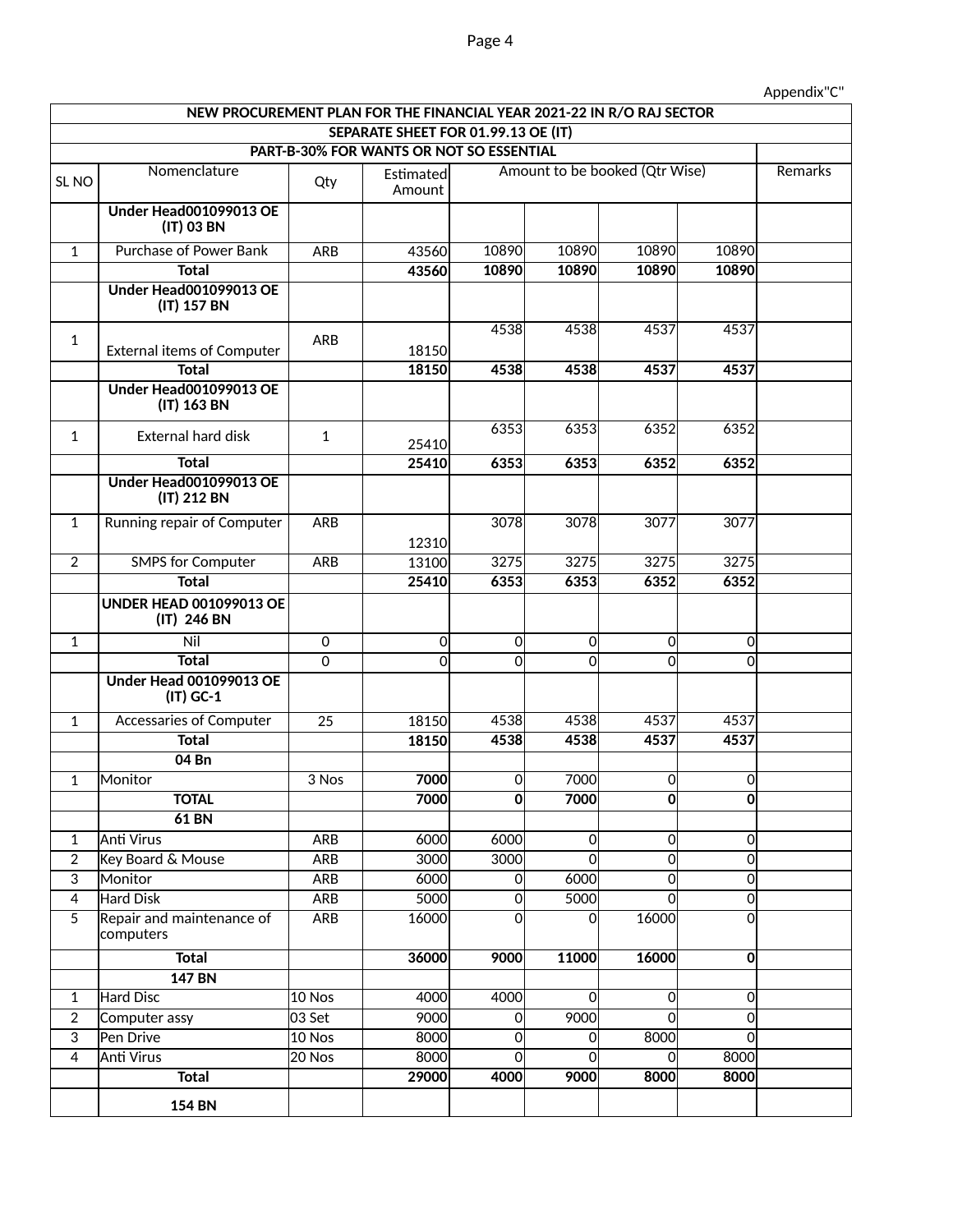| 1              | PURCHASE OF EXTERNAL ARB   |            | 10000    |             |       |                |              |  |
|----------------|----------------------------|------------|----------|-------------|-------|----------------|--------------|--|
|                | <b>ITEMS OF COMPUTER</b>   |            |          | 4000l       | 0l    | 6000           | <sup>O</sup> |  |
|                | <b>TOTAL</b>               |            | 10000    | 4000        | 0     | 6000           | 0l           |  |
|                | 180 Bn                     |            |          |             |       |                |              |  |
| 1              | Hard Disc                  | 10 Nos     | 3000     | 3000        | Οl    | $\overline{0}$ | 0l           |  |
| $\overline{2}$ | Computer assy              | l03 Set    | 8000     | Ω           | 8000  | 0              | Ωl           |  |
| 3              | Pen Drive                  | 10 Nos     | 7000     | 0           | Ωl    | 7000           | ΩI           |  |
| 4              | <b>Anti Virus</b>          | 20 Nos     | 8000     | 0           | O     | റ              | 8000         |  |
|                | <b>Total</b>               |            | 26000    | 3000        | 8000  | 7000           | 8000         |  |
|                | <b>GC-II AJM</b>           |            |          |             |       |                |              |  |
| 1              | Monitor                    | ARB        | 7000     |             | 7000  |                |              |  |
| $\overline{2}$ | <b>Hard Disk</b>           | <b>ARB</b> | 12000    |             |       |                | 12000        |  |
|                | <b>TOTAL</b>               |            | 19000    | $\mathbf 0$ | 7000  | $\mathbf{0}$   | 12000        |  |
|                | <b>CH Ajmer</b>            |            |          |             |       |                |              |  |
| $\mathbf 1$    | <b>Computer Peripheral</b> | A/R        | 25000    | $\Omega$    | 25000 | O              | 0l           |  |
|                | <b>Total</b>               |            | 25000    | 0           | 25000 | $\mathbf{0}$   | $\Omega$     |  |
|                | <b>HQ Range Ajmer</b>      |            |          |             |       |                |              |  |
| 1              | Nil                        | $\pmb{0}$  | 0        | 0           | 0     | 0              | 0l           |  |
|                | <b>Total</b>               |            | $\bf{0}$ | 0           | 0     | $\mathbf{0}$   | Οl           |  |
|                | HQ Raj Sector              |            |          |             |       |                |              |  |
| 1              | Nil                        | 0          | 0        | 0           | 0l    | 0              | Οl           |  |
|                | <b>Total</b>               |            | 0        | 0           | 0     | $\mathbf{0}$   | 0            |  |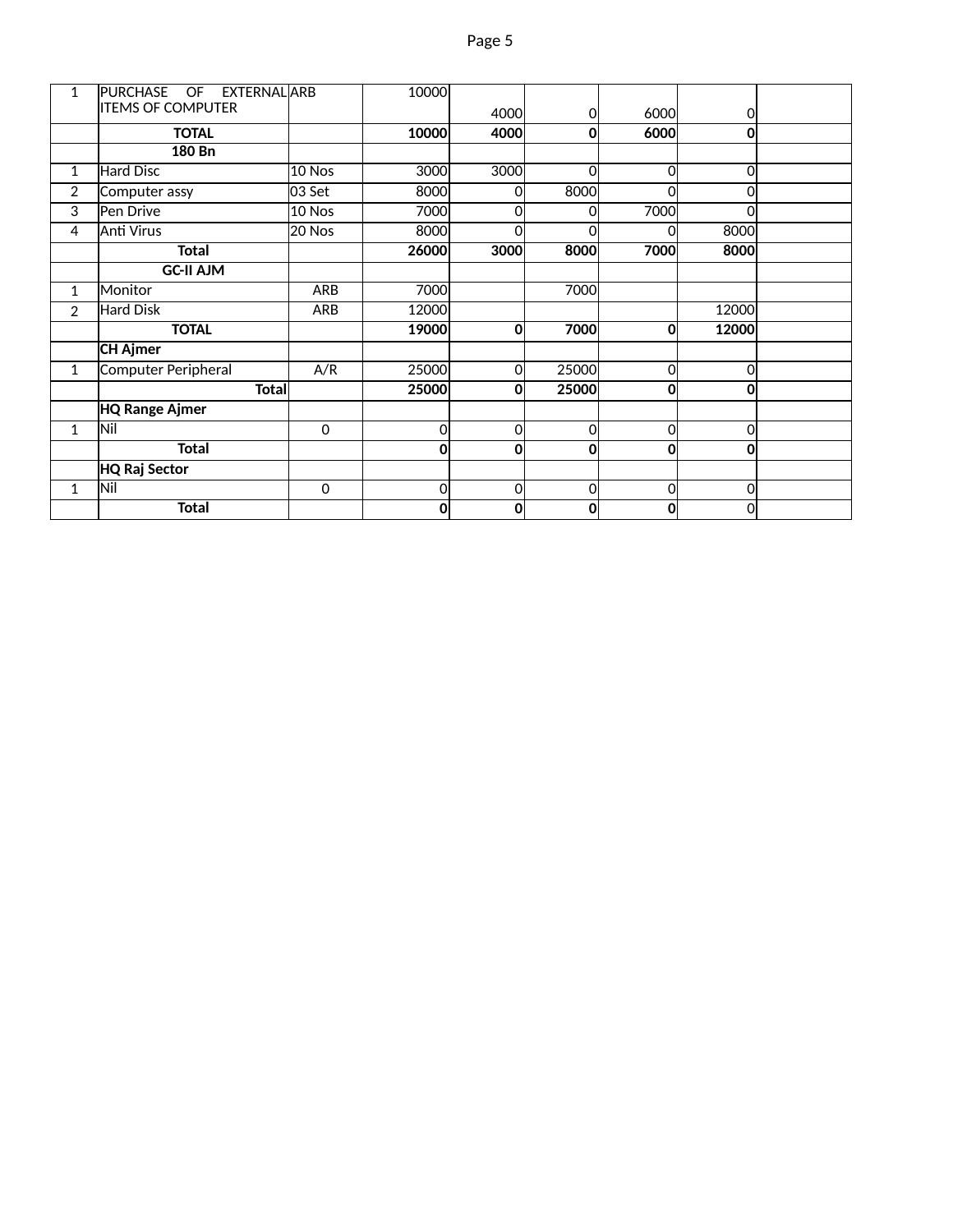| NEW PROCUREMENT PLAN FOR THE FINANCIAL YEAR 2021-22 IN R/O RAJ SECTOR |                                                        |                     |                     |          |                                |                |                     |  |  |  |  |  |
|-----------------------------------------------------------------------|--------------------------------------------------------|---------------------|---------------------|----------|--------------------------------|----------------|---------------------|--|--|--|--|--|
| SEPARATE SHEET FOR 01.99.13 OE (IT)                                   |                                                        |                     |                     |          |                                |                |                     |  |  |  |  |  |
| PART-B-20% FUTURE GOALS OF WHICH 5% MISCELLANEOUS ITEMS 2021 - 2022   |                                                        |                     |                     |          |                                |                |                     |  |  |  |  |  |
| SL <sub>NO</sub>                                                      | Nomenclature                                           | Qty                 | Estimated<br>Amount |          | Amount to be booked (Qtr Wise) |                |                     |  |  |  |  |  |
|                                                                       |                                                        |                     |                     | 1St Qtr  | 2nd Qtr                        | 3rd Qtr        | 4th Qtr             |  |  |  |  |  |
|                                                                       | <b>Under</b><br>Head001099013 OE<br>(IT) 03 BN         |                     |                     |          |                                |                |                     |  |  |  |  |  |
| $\mathbf{1}$                                                          | External CD/DVD<br>Writer                              |                     | 29040               | 7260     | 7260                           | 7260           | 7260                |  |  |  |  |  |
|                                                                       | <b>Total</b>                                           |                     | 29040               | 7260     | 7260                           | 7260           | 7260                |  |  |  |  |  |
|                                                                       | <b>Under</b><br>Head001099013 OE<br>(IT) 157 BN        |                     |                     |          |                                |                |                     |  |  |  |  |  |
| $\mathbf{1}$                                                          | <b>External items of</b><br>Computer                   |                     | 12100               | 3025     | 3025                           | 3025           | 3025                |  |  |  |  |  |
|                                                                       | <b>Total</b>                                           |                     | 12100               | 3025     | 3025                           | 3025           | 3025                |  |  |  |  |  |
|                                                                       | <b>Under</b><br>Head001099013 OE<br>(IT) 163 BN        |                     |                     |          |                                |                |                     |  |  |  |  |  |
| $\mathbf{1}$                                                          | Purchase of Key<br>Board mouse,<br>software, Pen Drive | A/R                 | 16940               | 4235     | 4235                           | 4235           | 4235                |  |  |  |  |  |
|                                                                       | <b>Total</b>                                           |                     | 16940               | 4235     | 4235                           | 4235           | 4235                |  |  |  |  |  |
|                                                                       | <b>Under</b><br>Head001099013 OE<br>(IT) 212 BN        |                     |                     |          |                                |                |                     |  |  |  |  |  |
| $\mathbf{1}$                                                          | Window CD for<br>computer                              | A/R                 | 16940               | 4235     | 4235                           | 4235           | 4235                |  |  |  |  |  |
|                                                                       | <b>Total</b>                                           |                     | 16940               | 4235     | 4235                           | 4235           | 4235                |  |  |  |  |  |
|                                                                       | <b>Under</b><br>Head001099013 OE<br>(IT) 246 BN        |                     |                     |          |                                |                |                     |  |  |  |  |  |
| $\mathbf{1}$                                                          | $\mathbf 0$                                            | $\mathsf{O}\xspace$ | 0                   | 0        | 0                              | $\overline{0}$ | $\mathsf{O}\xspace$ |  |  |  |  |  |
|                                                                       | <b>Under</b><br>Head001099013 OE<br>$(IT)$ GC-I        |                     |                     |          |                                |                |                     |  |  |  |  |  |
| $\mathbf{1}$                                                          | Repairing of<br>Computer Items                         |                     | 121000              | 30250    | 30250                          | 30250          | 30250               |  |  |  |  |  |
|                                                                       | <b>Total</b>                                           |                     | 121000              | 30250    | 30250                          | 30250          | 30250               |  |  |  |  |  |
|                                                                       | 04 BN                                                  |                     |                     |          |                                |                |                     |  |  |  |  |  |
| $\overline{1}$                                                        | Nil                                                    | $\mathbf 0$         | 0                   | 이        | 0                              | $\overline{0}$ | $\mathsf{O}\xspace$ |  |  |  |  |  |
|                                                                       | <b>TOTAL</b>                                           |                     | 0l                  | $\Omega$ | <sub>0</sub>                   | $\mathbf 0$    | $\overline{0}$      |  |  |  |  |  |
|                                                                       | <b>61 BN</b>                                           |                     |                     |          |                                |                |                     |  |  |  |  |  |
| $\mathbf{1}$                                                          | <b>NIL</b>                                             | $\overline{0}$      | 0                   | οl       | 0                              | $\overline{0}$ | $\mathbf 0$         |  |  |  |  |  |
|                                                                       | <b>147 BN</b>                                          |                     |                     |          |                                |                |                     |  |  |  |  |  |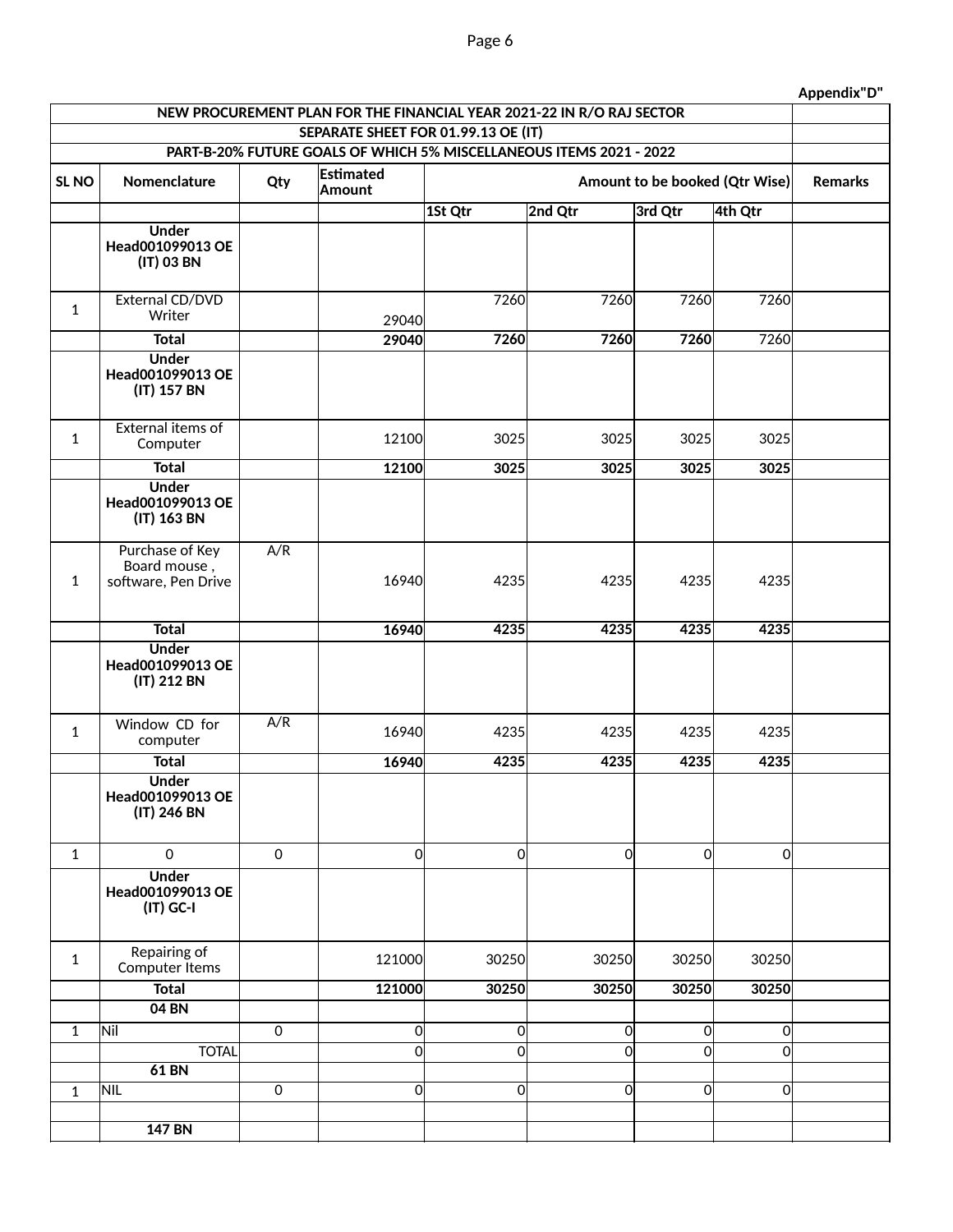| 1            | Nil                                             | $-\,-$         | 0              | 0              | $\Omega$ | <sub>0</sub> | 0                       |  |
|--------------|-------------------------------------------------|----------------|----------------|----------------|----------|--------------|-------------------------|--|
|              |                                                 | <b>TOTAL</b>   | 0              | O              | 0        | 0            | 0                       |  |
|              | <b>154 BN</b>                                   |                |                |                |          |              |                         |  |
|              | <b>Hard Disc</b>                                | 10 Nos         | 4000           | 4000           | 0        | 0            | 0                       |  |
|              | <b>Anti Virus</b>                               | 20 Nos         | 4000           | 0l             | 4000     | $\mathbf 0$  | 0                       |  |
| 1            |                                                 | <b>TOTAL</b>   | 8000           | 4000           | 4000     | 0            | 0                       |  |
|              | <b>180 BN</b>                                   |                |                |                |          |              |                         |  |
| $\mathbf{1}$ |                                                 | $\mathbf 0$    | $\overline{0}$ | $\overline{0}$ | 0        | 0            | $\overline{\mathbf{o}}$ |  |
|              | Nil                                             | <b>TOTAL</b>   | $\mathbf{0}$   | 0              | 0        | 0            | 0                       |  |
|              | <b>GC-II AJM</b>                                |                |                |                |          |              |                         |  |
| $\mathbf{1}$ | Repair<br>and<br>maintenance<br>of<br>computers | <b>ARB</b>     | 10000          |                |          | 10000        |                         |  |
|              |                                                 |                |                |                |          |              |                         |  |
|              |                                                 | <b>TOTAL</b>   | 10000          | O              | 0        | 10000        | $\bf{0}$                |  |
|              | <b>CH Ajmer</b>                                 |                |                |                |          |              |                         |  |
| $\mathbf{1}$ | Purchase of software<br>and Antivirus           | $\overline{1}$ | 20000          | 0l             | 20000    | $\Omega$     | $\mathbf 0$             |  |
|              | <b>Total</b>                                    |                | 20000          | 0              | 20000    | $\bf{0}$     | 0                       |  |
|              | <b>HQ Range Ajmer</b>                           |                |                |                |          |              |                         |  |
| $\mathbf{1}$ | Nil                                             | $\overline{0}$ | $\overline{0}$ | $\overline{0}$ | 0        | 0            | $\mathsf{O}\xspace$     |  |
|              | <b>Total</b>                                    |                | 0              | O              | 0        | $\bf{0}$     | $\bf{0}$                |  |
|              | <b>HQ Raj Sector</b>                            |                |                |                |          |              |                         |  |
| $\mathbf{1}$ | Nil                                             | $\mathbf 0$    | $\overline{0}$ | 0              | 0        | 0            | 0                       |  |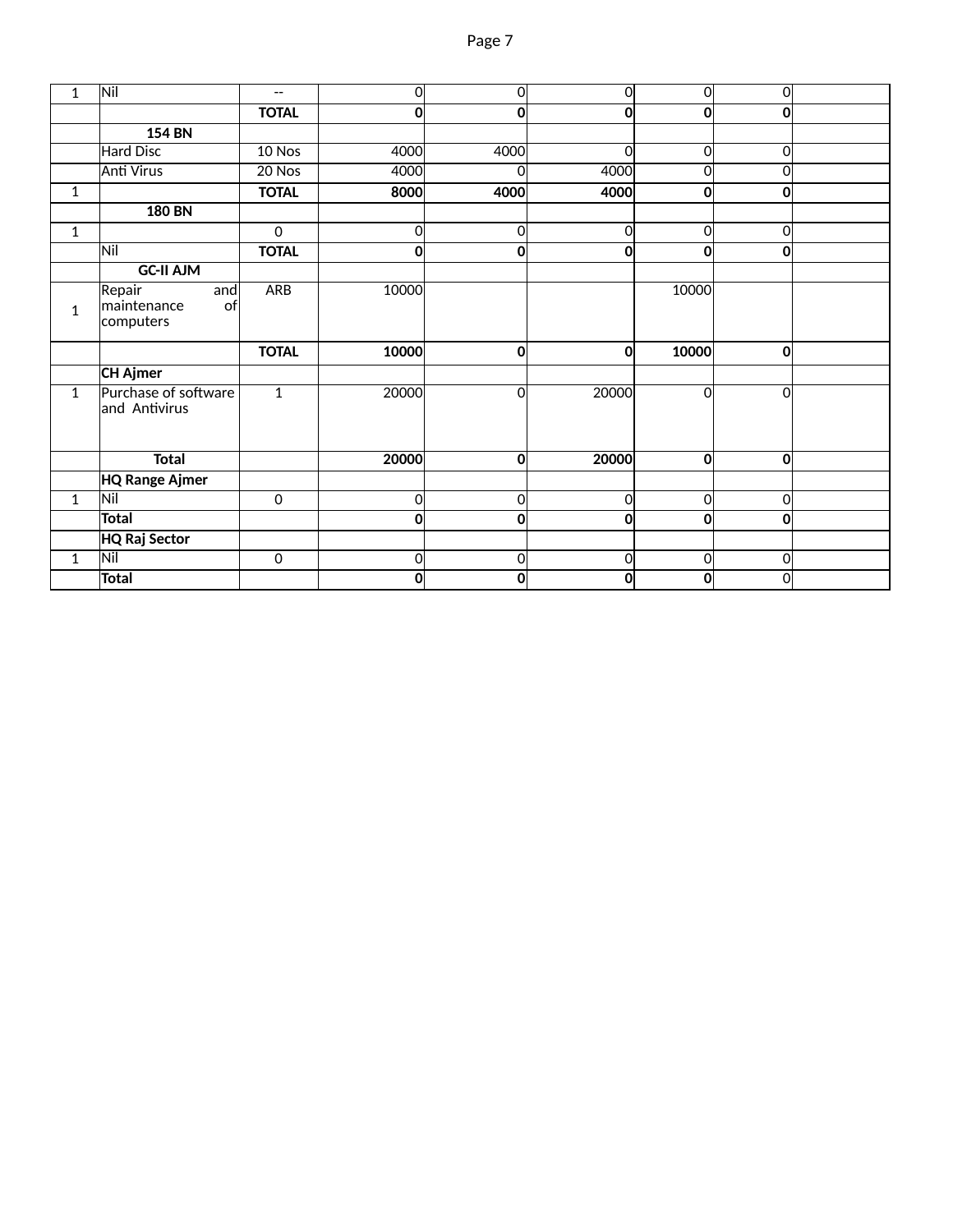SL NO **Unit/ Office All Wise Lumated Amount to be booked (Qtr Wise) 1St Qtr 2nd Qtr 3rd Qtr 4th Qtr** 50% **72600** 18150 18150 18150 18150 **| | 30% | 43560| 10890| 10890 10890 10890**  20% **29040** 7260 7260 7260 7260 145200 **| 157 |** 50% **| 30250|** 7563**| 7**563**| 7562** 7562 30% **18150** 4538 4538 4537 4537 20% **12100** 3025 3025 3025 3025 60500 50% **38500** 9625 9625 9625 9625 30% **25410** 6353 6353 6352 6352 20% **16940** 4235 4235 4235 4235 80850 50% **42350** 10588 10588 10587 10587 30% **25410** 6353 6353 6352 6352 20% **16940** 4235 4235 4235 4235 84700 **246 50% 310000** 100000 110000 50000 50000 **14 12 130% <b>14** 0 0 0 0 0 0 **15** 20% **0 0 0 0 0 0 310000**  50% **30250** 7563 7563 7562 7562 30% **18150** 4538 4538 4537 4537 20% **121000** 30250 30250 30250 30250 169400 50% **35000** 15000 8000 7000 5000 30% **7000** 0 7000 0 0 20% **0** 0 0 0 0 42000 50% **35000** 9000 12000 10000 4000 **| 30% | 36000 | 3000 | 11000 | 16000 | 16000**  20% **0** 0 0 0 0 71000 **147** 50% | 0 0 0 0 0 0 26 | | 30% | 29000| 4000| 9000| 8000| 8000 27 | 20% | 0 0 0 0 0 0 29000 **154** 50% **22000** 10000 0 0 12000 **| 30% | 10000 | 4000 | 6000 | 0 20% | 8000 4000 4000 0 0 40000 180** 50% **34000** 6000 9000 4000 15000 30% **26000** 3000 8000 7000 8000 **20% 1 0 0 0 0 0 0 0** 0 0 50% **15000** 15000 0 0 0 30% **19000** 0 7000 0 12000 20% **10000** 0 0 10000 0 44000 **CH AJM** | 50% | 25000 | 25000 | 0 | 0 | 0 **25000** 0 25000 **0** 25000 0 0 20% **20000** 0 20000 0 0 70000 50% **50000** 0 0 0 50000 **HQ Range Ajm** 30% **0** 0 0 0 0 20% **0** 0 0 0 0 50000 **| HQ RS | 50% | 100000|** 30000| 30000| 40000| 0 30% **0** 0 0 0 0 **% wise Appdx Estimated Amount Unit wise Total GC I GC II CH AJM HQ RS** 

#### **Consolidated Summary Raj.Sector OE.IT 2021-22**